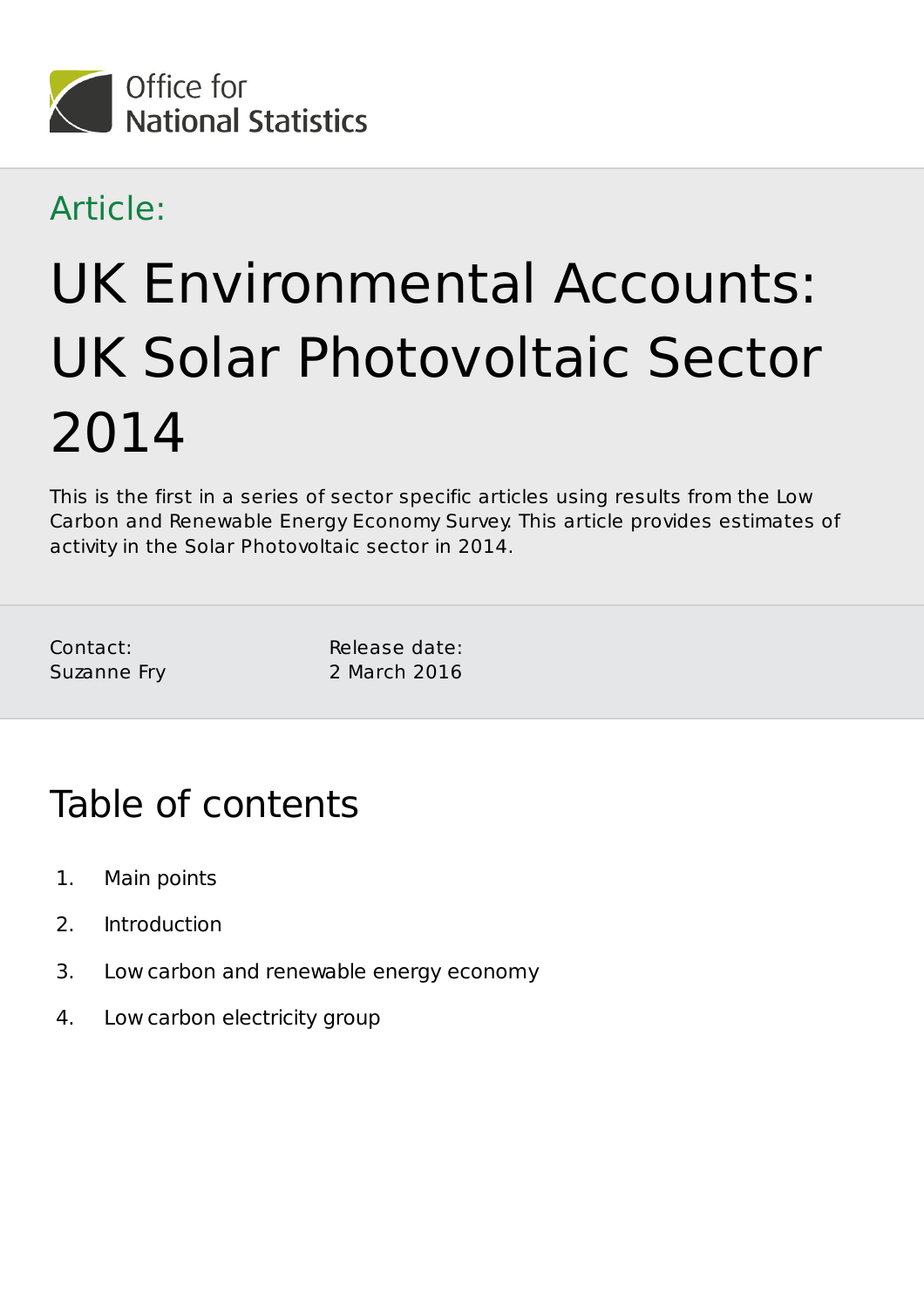# 1. Main points

In 2014, around 19,000 businesses operated in the solar photovoltaic sector. They generated £2.5 billion turnover and employed 9,500 full time equivalent (FTE) workers.

The solar sector accounted for 20% of low carbon and renewable energy (LCRE) businesses and 4% of the LCRE workforce. Many of these businesses were generating electricity which requires fewer employees compared with other LCRE activities.

Imports in the solar sector accounted for over a third of low carbon electricity group imports, but only 1% of exports.

Almost 30% of low carbon electricity group acquisitions of capital assets were in the solar sector.

# 2. Introduction

The Office for National Statistics (ONS) launched a new survey in 2015, collecting data on the low carbon and renewable energy (LCRE) economy. The first high level results were published in December 2015. In order to produce timely estimates and be responsive to demand for greater detail, this is the first in a series of sectorspecific articles prior to final results scheduled to publish in May 2016.

In 2014, 19.1% of UK electricity generation came from renewable sources with 64.7 terawatt hours (TWh) generated. The solar photovoltaic sector accounted for 6.3% of this, with 4.0 TWh of electricity generated $^{\rm 1}$ .

The solar photovoltaic sector includes businesses generating electricity, but also those supporting these activities through designing, producing or installing infrastructure.

The main statistics for 2014 are presented in Table 1.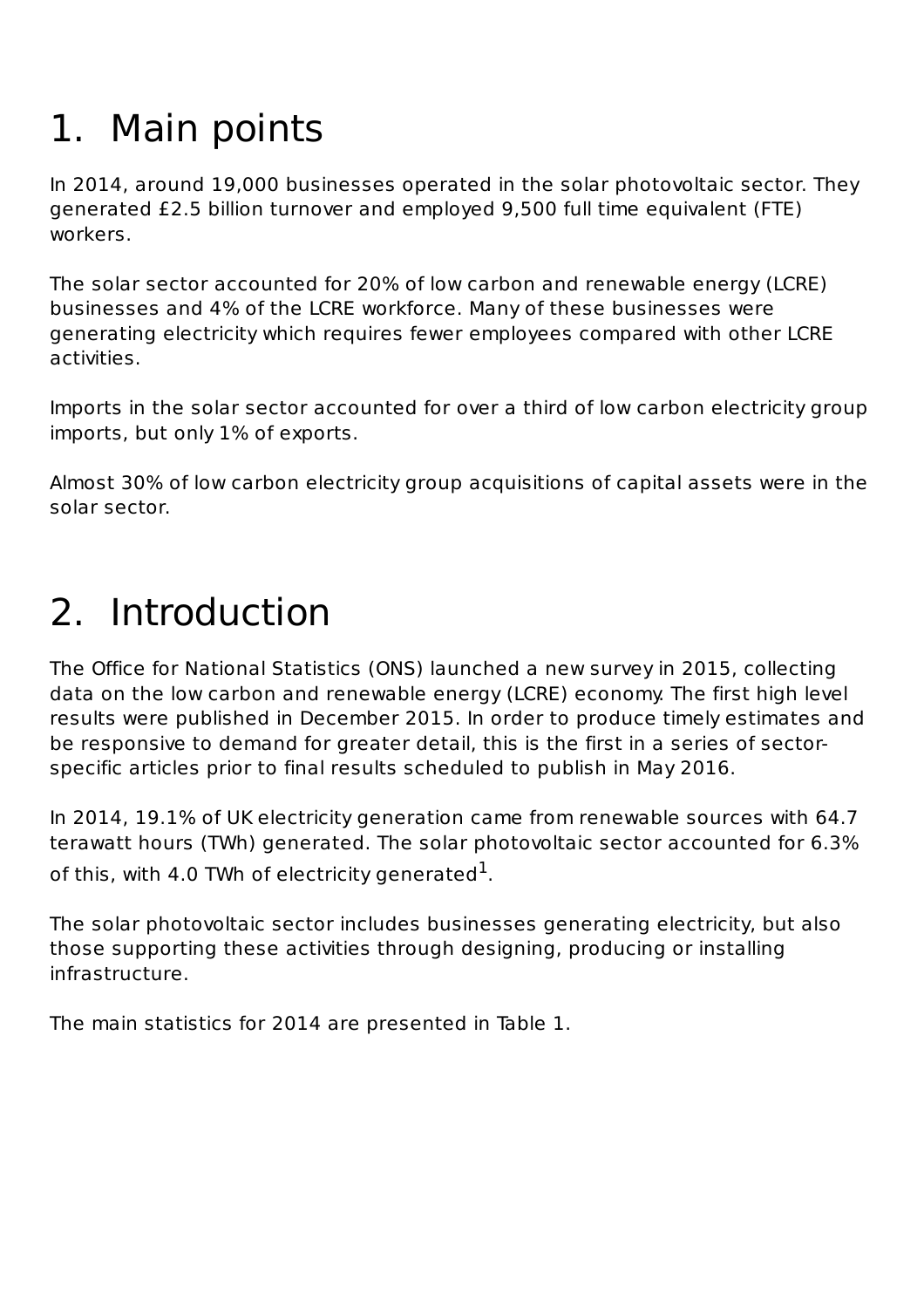#### **Main statistics 2014, solar photovoltaic sector, UK**

|                                              | <b>UK Solar Photovoltaic Sector</b> |
|----------------------------------------------|-------------------------------------|
| <b>Businesses</b>                            | 19,000                              |
| Turnover (£ thousands)                       | 2,470,500                           |
| Exports (£ thousands)                        | 9,500                               |
| Imports (£ thousands)                        | 380,500                             |
| Employees (FTEs)                             | 9,500                               |
| Acquisitions of Capital Assets (£ thousands) | 1,847,000                           |

Table source: Office for National Statistics

Table notes:

1. Coefficients of Variation (CV) can be used as a guide to the reliability of the estimate. The ranges used for the purposes of the article are very good, good, acceptable and treat with caution.

2. Regional figures and accompanying CVs can found in main solar photovoltaic sector statistics but should be treated with caution due to high CVs.

3. The Exports estimate should be treated with caution due to high CVs.

4. Estimates are of direct solar photovoltaic sector only; indirect activities are not in scope of the publication.

There were 9,500 full-time equivalents<sup>2</sup> (FTE) engaging in solar photovoltaic activity. Of those, 81.0% (7,700) were working in businesses where solar activities were the businesses' primary activity, defined as more than 50% of business employees engaged in solar photovoltaic activities. These businesses generated 51.2% of solar sector turnover (£1.3 billion). Many of the primary solar businesses were carrying out design or installation activities, these activities require greater employment than electricity generation activities.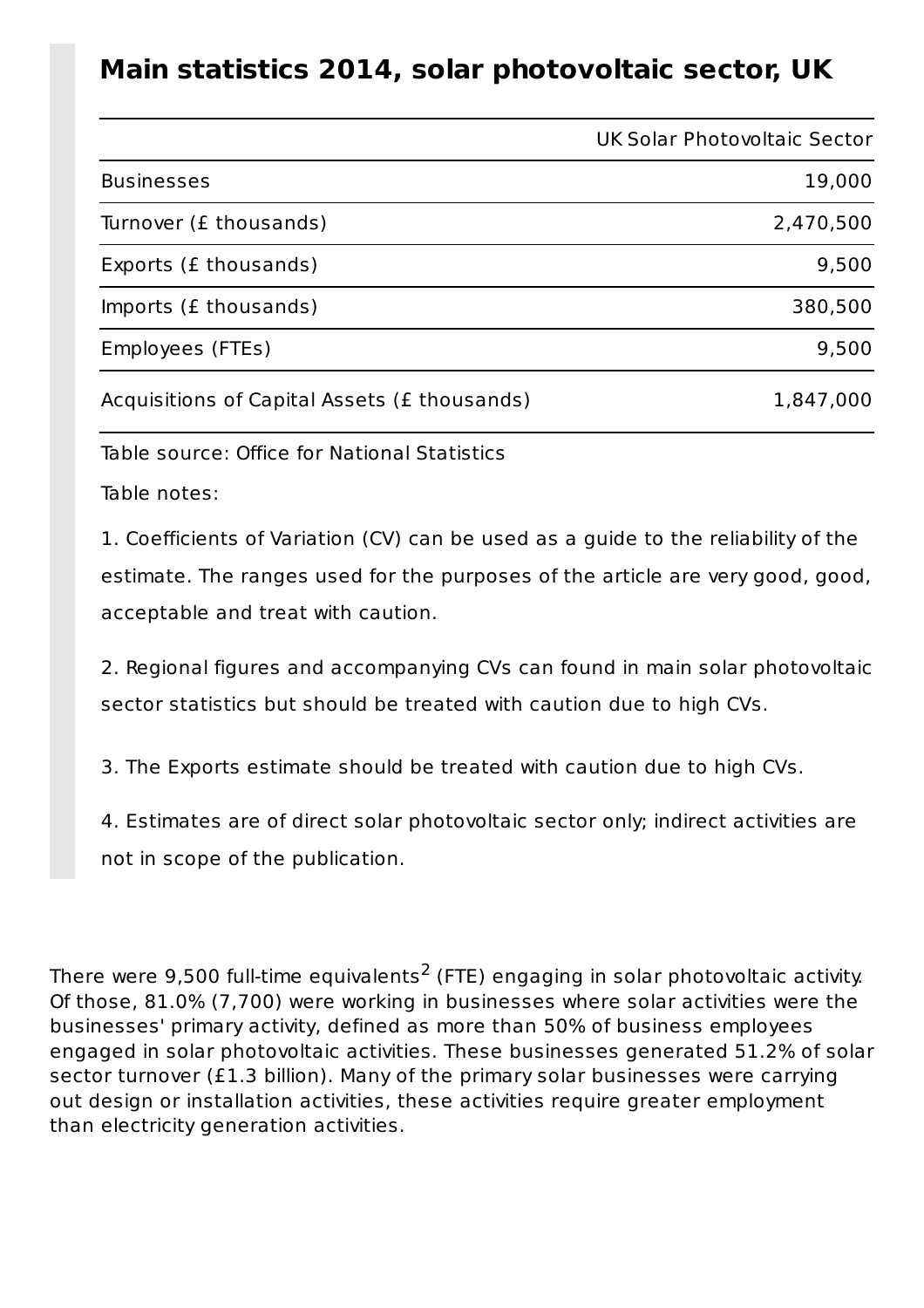Businesses that operated in the solar sector but not as their primary activity employed only 19.0% of solar sector FTE workers, but generated 48.8% of solar sector turnover. Many of these businesses were likely to be involved in electricity generation, which requires fewer employees compared to other activities in this sector, such as installation.

## Notes for introduction

- 1. Further information is available from the Digest of United Kingdom Energy Statistics (DUKES) 2015 (https://www.gov.uk/government/uploads/system/uploads/attachment\_data/file/4 50302/DUKES\_2015.pdf).
- 2. One FTE may be thought of as one person year. For example, a person who normally spends 30% of their time in one sector and the rest in other sectors should be considered as 0.3 FTE.

## 3. Low carbon and renewable energy economy

The Low Carbon and Renewable Energy Economy Survey $^{\rm 1}$  was designed to provide statistics on 17 low carbon sectors<sup>2</sup>, including the solar sector. Figure 1 shows the contribution that the solar sector made to the LCRE economy. Comparisons can be made with our first high level estimates published in: Low Carbon Survey, First Estimates 2014 (http://www.ons.gov.uk/ons/rel/environmental/uk-environmentalaccounts/low-carbon-and-renewable-energy-economy-survey--2014/index.html).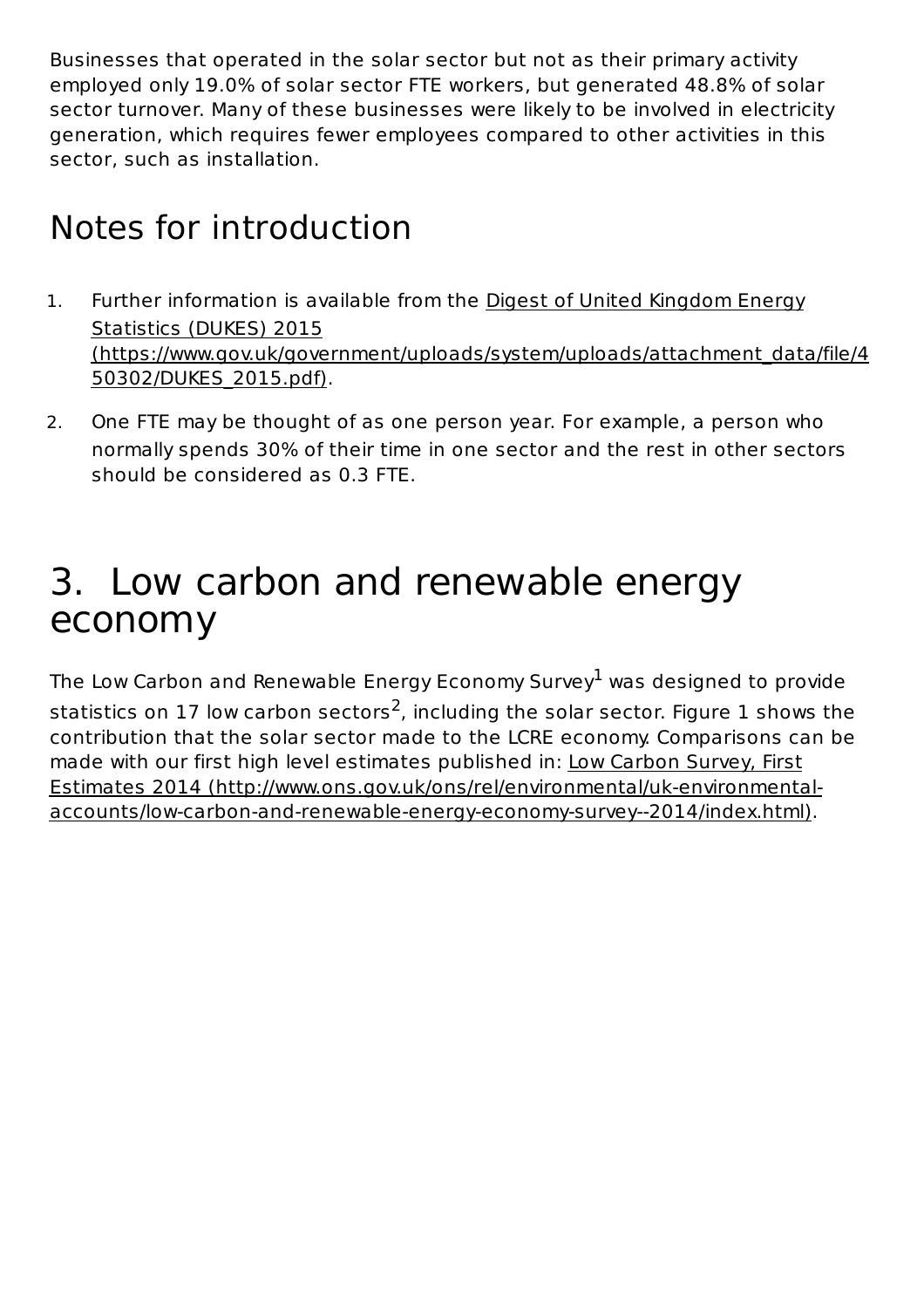### **Figure 1: Solar photovoltaic contribution to low carbon economy, 2014**

#### **UK**



#### **Source: Office for National Statistics**

#### **Notes:**

1. Survey - Low Carbon and Renewable Energy Economy Survey

Of all the UK businesses operating in the LCRE economy in 2014, 19.7% were working in the solar sector in a primary or secondary capacity (Figure 1). The main activity of many of these businesses fell outside of the LCRE economy; however, turnover was generated through the production of electricity from solar panels. For example, farming businesses may utilise land to generate income from solar panels. To be included in the estimate a business had to be receiving at least £1,000 (rounded) in turnover or feed-in tariff (FIT) payments from solar sector activities. Businesses that were using all the electricity generated from solar panels and thus not receiving a turnover, or were generating less than £1,000 in FIT payments, were excluded.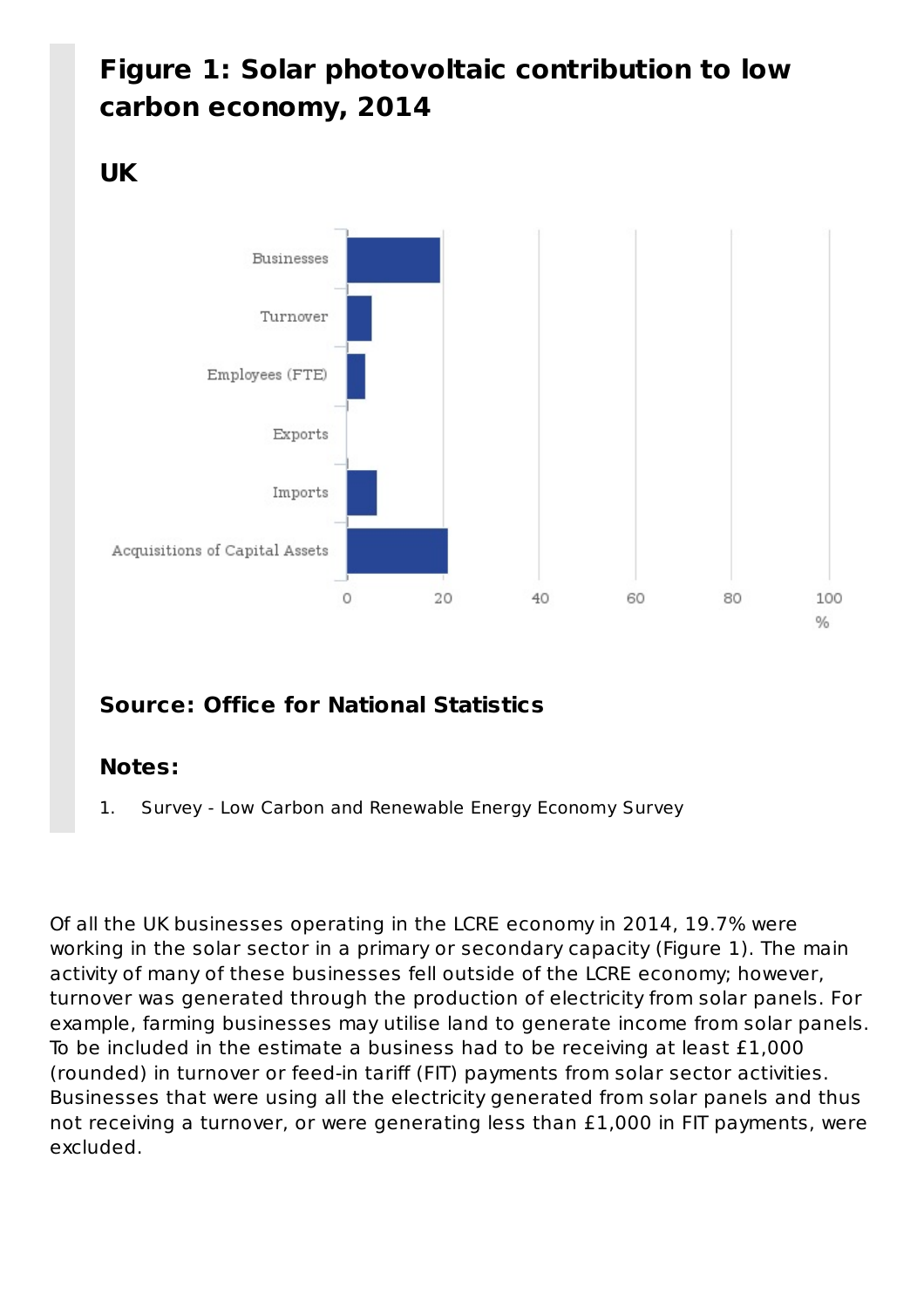Turnover generated in this sector however, which includes FIT payments, was relatively small compared with some of the other low carbon sectors. The solar sector generated £2.5 billion turnover in 2014, which was 5.4% of total LCRE turnover.

FTE employees in the solar sector made up 4.0% of total FTE employees in the LCRE economy. This reflects that many of the businesses operating in this sector were generating electricity, which requires fewer employees than other sectors in the LCRE economy.

The solar sector exported £9.5 million in 2014, which accounted for 0.2% of total LCRE exports. In contrast, the sector imported £380.5 million, accounting for 6.5% of LCRE imports. The high imports in this sector are likely to be acquisitions of capital assets, with the solar sector investing £1.8 billion in capital assets in 2014.This accounted for 21.2% of overall LCRE acquisitions of capital assets.

### Notes for Low Carbon and Renewable Energy Economy

- 1. Information on the Low Carbon and Renewable Energy Economy Survey methodology and first estimates resulting from the survey can be found in: Low Carbon Survey Methodology (http://www.ons.gov.uk/ons/rel/environmental/ukenvironmental-accounts/low-carbon-and-renewable-energy-economy-survey- -2014/index.html).
- 2. The 17 sectors reported in the Low Carbon and Renewable Energy Economy Survey are: Offshore Wind, Onshore Wind, Solar Photovoltaic, Hydropower, Other Renewable Electricity, Bioenergy, Alternative Fuels, Renewable Heat, Renewable Combined Heat and Power, Energy Efficient Lighting, Energy Efficient Products, Energy Monitoring , Saving, or Control Systems, Low Carbon Financial and Advisory Services, Low Emission Vehicles and Infrastructure, Carbon Capture and Storage, Nuclear Power, Fuel Cells and Energy Storage Systems.

# 4. Low carbon electricity group

The LCRE economy can be divided into several groups that carry out similar activity. The solar sector forms part of the low carbon electricity group which includes other sectors producing electricity from renewable sources, namely wind, hydropower, nuclear power, other renewable and carbon capture & storage.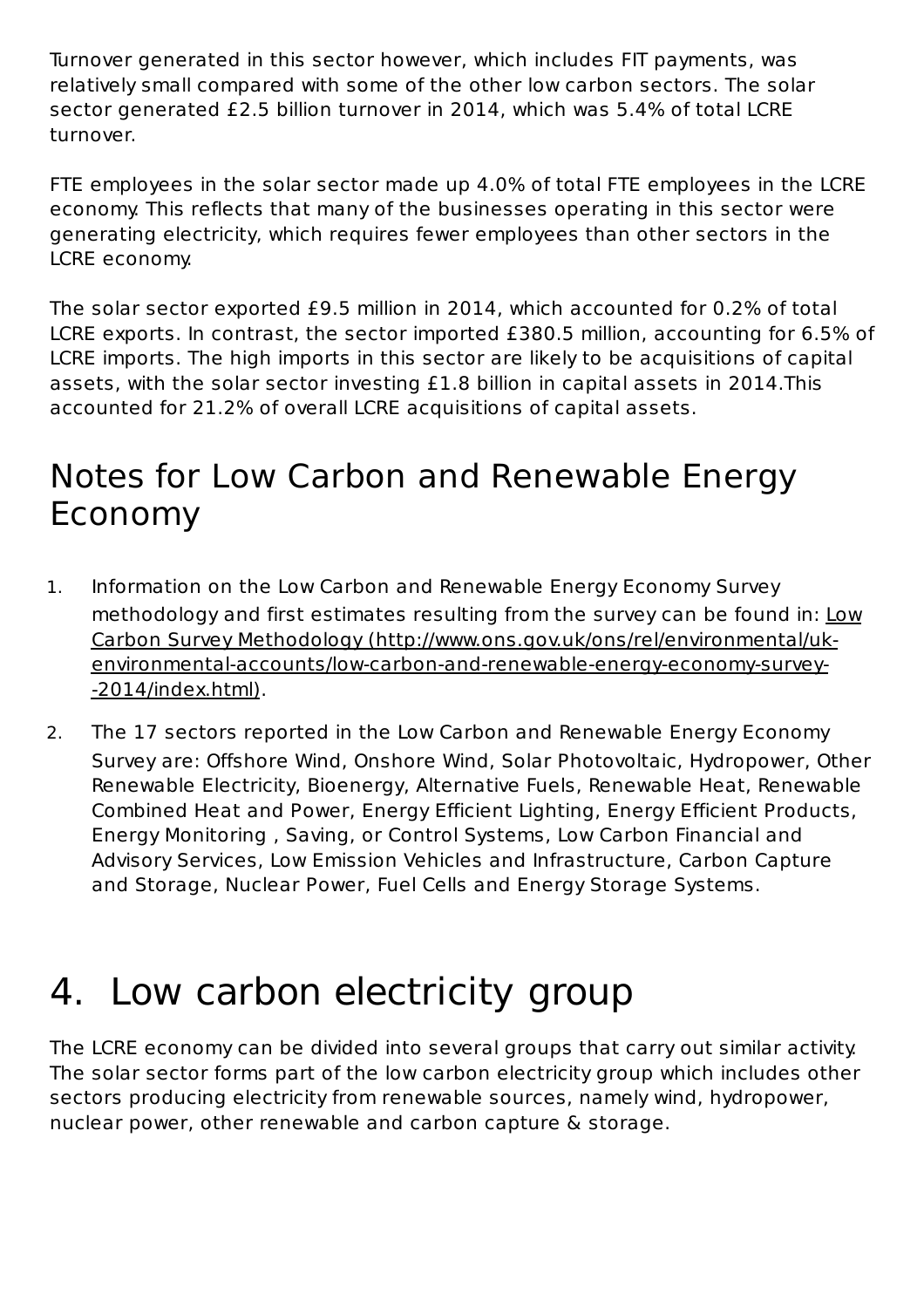### **Figure 2: Solar photovoltaic contribution to low carbon electricity group, 2014**

#### **UK**



#### **Source: Office for National Statistics**

#### **Notes:**

1. Survey - Low Carbon and Renewable Energy Economy Survey

The solar sector contributed the greatest number of businesses within the low carbon electricity group, with 71.7% of businesses operating in the solar sector in 2014. However, the turnover generated and number of employees was relatively small, with the solar sector accounting for 19.9% of low carbon electricity group turnover and 23.5% of low carbon electricity group full-time equivalent (FTE) employees. This reflects that many of the businesses operating in this sector were generating electricity, which requires fewer employees than other sectors.

The solar sector exported £9.5 million in 2014, which accounted for 1.0% of low carbon electricity group exports. In contrast, the sector imported £380.5 million, accounting for 37.1% of low carbon electricity group imports. The high imports in this sector are likely to be acquisitions of capital assets, with the Solar sector accounting for 29.8% of low carbon electricity group acquisitions of capital assets.